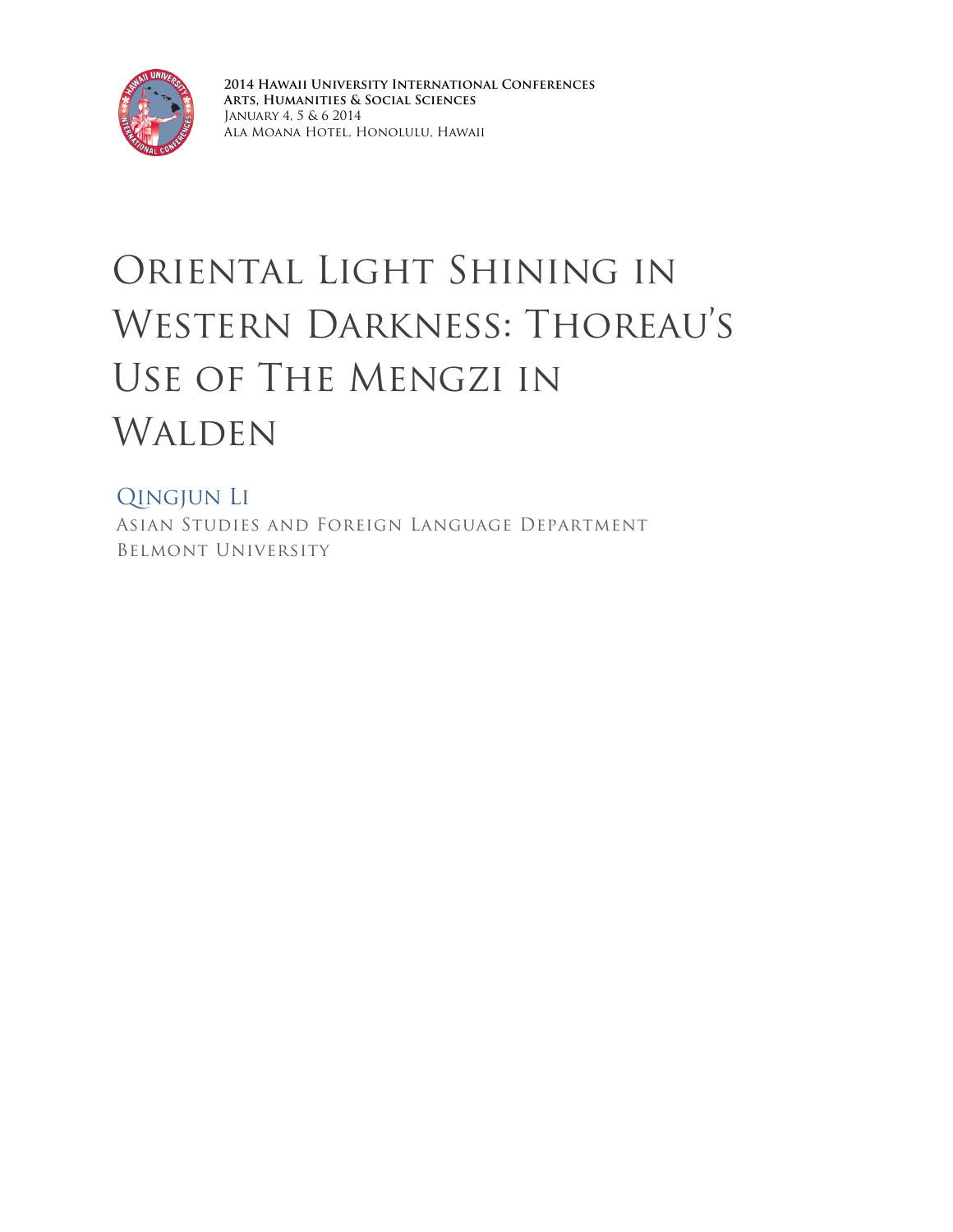Dr. Qingjun Li Asian Studies and Foreign Language Department

## **Oriental Light Shining in Western Darkness: Thoreau's Use of The Mengzi in Walden**

In his Walden, Henry David Thoreau expresses his interest in Asia. Recognizing Thoreau's use of Chinese philosophical ideas is important not only in understanding various passages but also in developing an appreciation for Thoreau's overall project at Walden Pond. This paper calls attention to the ways Thoreau applied passages and allusions from Mengzi  $\vec{\pm}$   $\vec{\pm}$  (Mencius) to advance his argument on moral development in Walden, demonstrating how he throws Oriental light on the darkness in the West.

Oriental Light Shining in Western Darkness:

Thoreau's Use of *The Mengzi* in *Walden* 

**B**<sub>V</sub> Qingjun Li, Belmont University

In his *Walden, or Life in the Woods* (1854), Henry David Thoreau expresses his interest in Asia. Arthur Versluis dubbed Thoreau's curiosity about Asia as "sauntering eastwards" (79). Thoreau in turn wrote boldly of his own love for Asian thought, calling it a "saucy Orientalism" (Hodder 174). He spoke of the Oriental light (*le oriente lux*) shining on Western darkness in his 1862 essay "Walking" (2:10). In his *Journal* in 1842, he wondered: ''was not Asia mapped in my brain before it was in any geography?"(1: 387). Recognizing Thoreau's use of Asian ideas in *Walden* is important for us not only in understanding of various passages in the text, but also in developing an appreciation for Thoreau's overall project at Walden Pond. Versluis writes, "… without question more than anyone else in mid-nineteenth-century New England, Thoreau tried to live by what he had read and recognized as perennial truth....during his Walden years at least,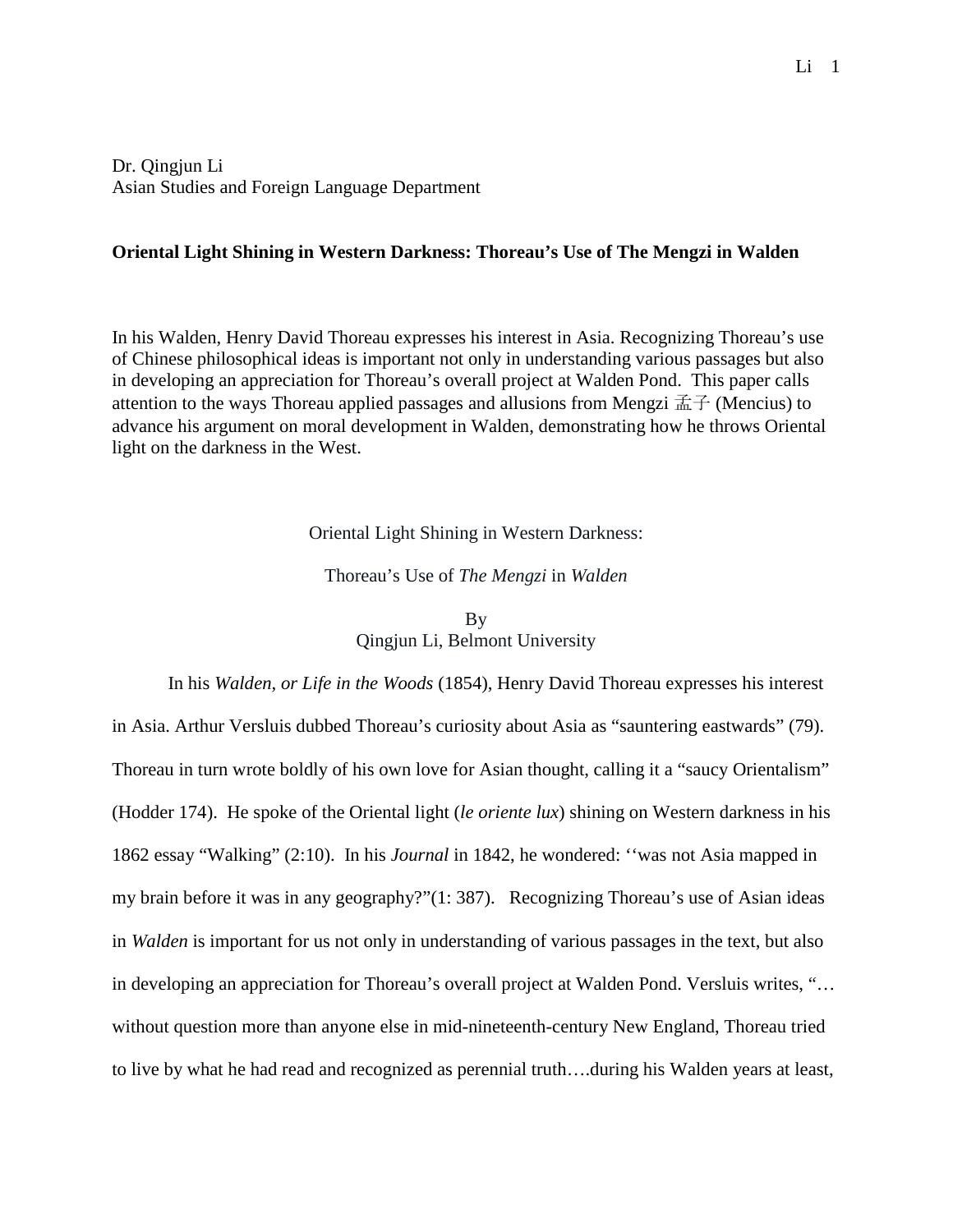he had oriented himself toward and for a while governed his life by Asian teaching"(79). Accordingly, this paper calls attention to the ways Thoreau uses the Chinese writer Mengzi 孟子 (Mencius)[1](#page-2-0) in *Walden* in order to show the importance of understanding Mengzi's contribution to Thoreau's project of moral self-cultivation in the text and how he throws Oriental light on Western culture*.* 

Thoreau's familiarity with Asian materials which were becoming available to the West in the early 19th century was part of the general Transcendentalist engagement with the East. John Orr observes that "[t]ranscendentalism imported its bit of Oriental sky, and called men to admire the constellations it contained" (qtd. in Scott 14). Although Thoreau read and even wrote on Asian texts while at Harvard College, his dedication to Asian materials really began with his residence in Ralph Waldo Emerson's home in 1841 (Cady [2](#page-2-1)0).<sup>2</sup> In Thoreau's time, very few American intellectuals had the Chinese classical texts available to them, and they were virtually unknown to the public at large. Among the Asian books in Emerson's private library used by Thoreau were two translations of the Confucian classics into English. One was done by Joshua Marshman and entitled *The Works of Confucius Containing the Original Text, with a Translation*. It was from this work that Thoreau collected twenty-one maxims and published them in the *Dial* in April 184[3](#page-2-2).<sup>3</sup> The other was the translation made by David Collie, *The Chinese Classical Works, Commonly Called The Four Books.* This text was the source of Thoreau's second series of forty-three quotes published in *The Dial* in Vol. 4, No. 2, October

<span id="page-2-0"></span><sup>&</sup>lt;sup>1</sup> Mengzi (Mencius) is both the name of a second generation follower of Confucius and also the principal character and the probable author of the work called simply *The Mengzi*. When I refer to the work and not the person, I shall indicate *The Mengzi*. All the quotes from *The Mengzi* in this paper are from the translation done by Bryan Van Norden.

<span id="page-2-1"></span><sup>&</sup>lt;sup>2</sup> Eui-Yeong Kim provides a detailed chronology of Thoreau's knowledge of oriental sources (96-132).

<span id="page-2-2"></span> $3$  For a discussion of the use of Asian texts and ideas by transcendentalist writers such as Thoreau and Emerson in magazines and periodicals of the period, please see Roger C. Mueller.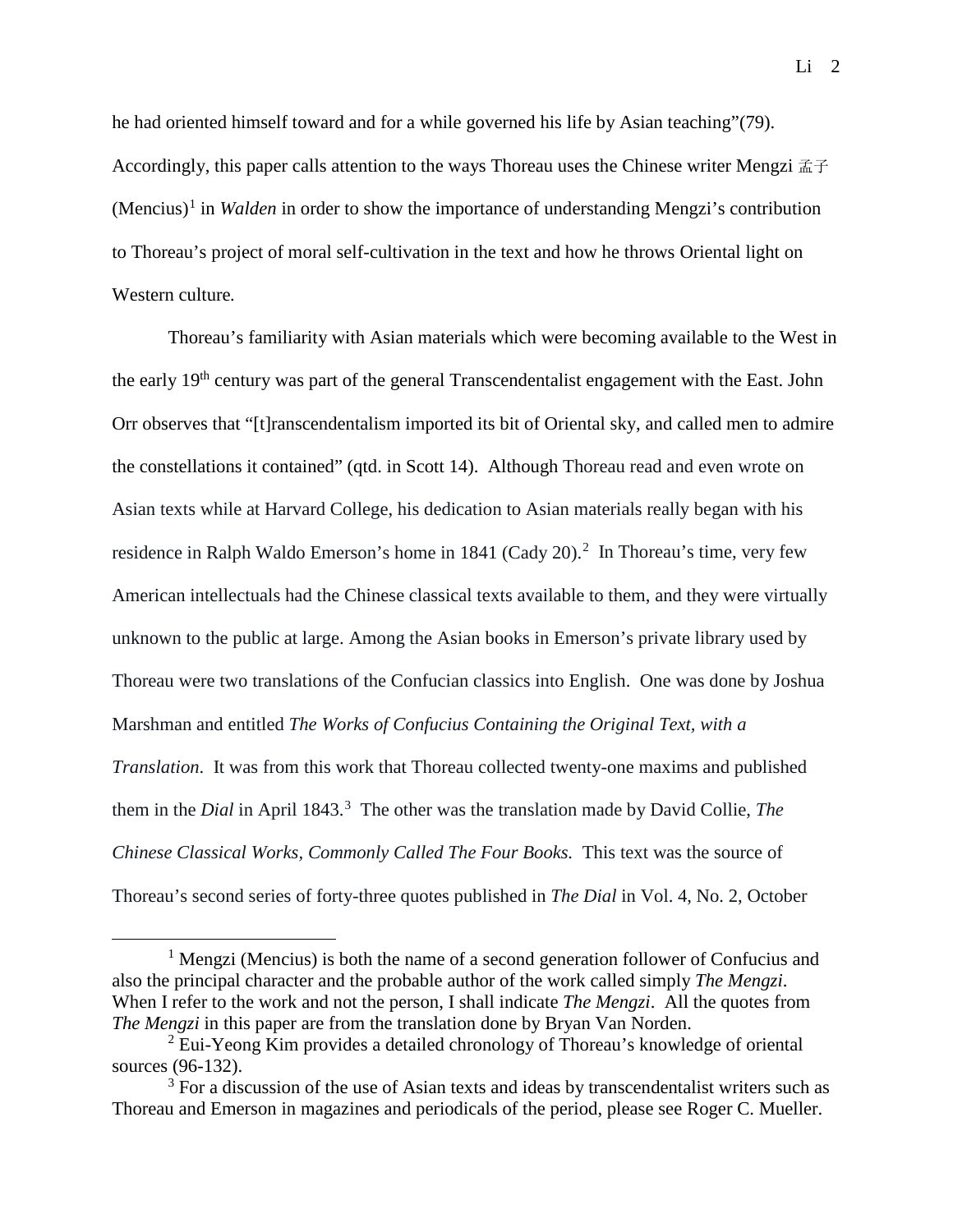1843 under the title "Ethnical Scriptures: Chinese Four Books" (Cady 20). Thoreau arranged these selections under seven topical headings. He also wrote a small preface for the "Ethnical Scriptures" in which he praised Collie's work and noted that its most valuable contribution was the inclusion of new material by Mengzi. Indeed, about one-half of the quotations in Thoreau's October 1843 "Ethnical Scriptures" were from *The Mengzi*. Arthur Christy observes, "Through the remaining two decades of his life Thoreau read avidly from these books and his comments on them become more penetrating"  $(188).<sup>4</sup>$  $(188).<sup>4</sup>$  $(188).<sup>4</sup>$ 

Thoreau took Asian texts with him to Walden's Pond. He had both the *Bhagavad Gita* and the Confucian works including *The Mengzi*. The importance of these works during the Walden period is documented internally in his writings as we shall see, but it is also verified externally in the reflections made by Moncure Conway.<sup>[5](#page-3-1)</sup> Conway visited Thoreau at Walden's Pond on several occasions to discuss Asian texts (Jackson *Pioneer Popularizers* 77-78). After several visits, Conway wrote in his *Autobiography* that for Thoreau "the Oriental books were his daily bread" (142-43). Other observers also knew of Thoreau's devotion to Asian writings while at Walden's Pond. In his essay "Henry David Thoreau: His Character and Opinions," Robert Louis Stevenson wrote that at Walden Thoreau had chosen to "[d]evote himself to oriental philosophers, the study of nature, and the work of self-improvement" (par. 8). In these comments, Stevenson's remarks represent a fair summary of Thoreau's project at Walden Pond and how integral the oriental thinkers were to it.

<span id="page-3-0"></span><sup>&</sup>lt;sup>4</sup> In 1855, Thoreau received a collection of forty-four Oriental books from Thomas Cholmondeley. However, the gift of this library was almost all of Indian materials, not Chinese. (Jackson *Oriental Religions* 69).

<span id="page-3-1"></span><sup>5</sup> Conway's interest in Asia was awakened while he was a student at Harvard Divinity School. In 1853, he was taken by Emerson to meet Thoreau at Walden. When Thoreau asked him what he was studying, he answered, "The Scriptures." Thoreau inquired "Which ones?" Conway provides a suggestion that he considered the Asian writings to be world scriptures, as indeed he had made plain in his *Dial* publications.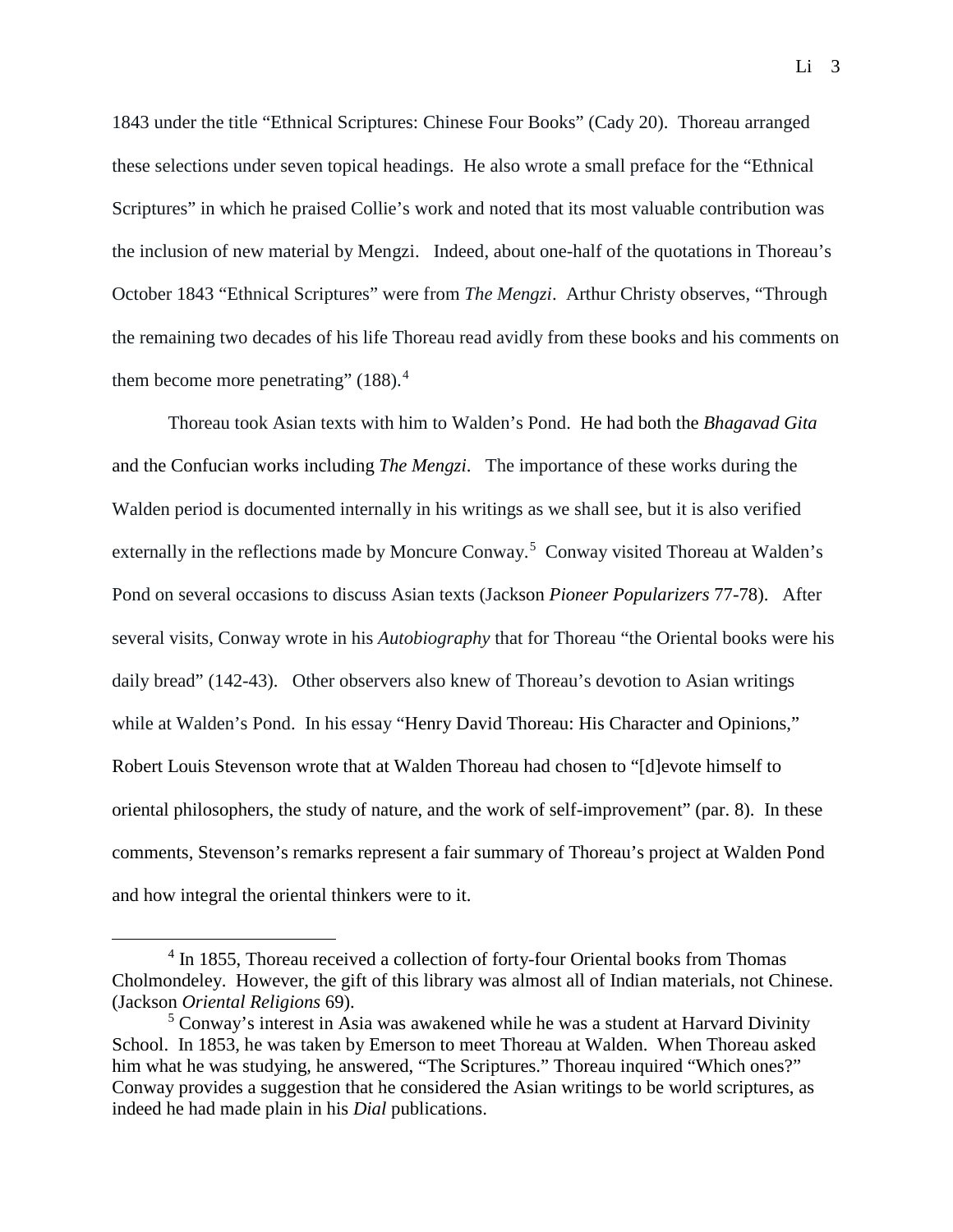As if to highlight the importance of the Asian writers to Thoreau's Walden Pond endeavors, some scholars have made studies of Thoreau's use of Hinduism.<sup>[6](#page-4-0)</sup> In fact, Christy thinks of Thoreau as a yogi and does not believe that Mengzi or any other Chinese philosopher left any significant traces on *Walden* at all (199). Moreover, even though Lyman Cady makes a brief study of the nine passages from the Confucian classics quoted in *Walden*, giving the source of the quote and a summary of the contents of the passage, his conclusion is that Mengzi exercised little influence on Thoreau. He says, "We must, however, from our study of the *Walden passages, concur in Christy's judgment on the matter of the influence of the Confucian* literature on Thoreau, that there is no deep affinity between Thoreau's mind and temper and this literature, and that its influence on his thought is essentially negligible" (30-31).

The question whether or not Thoreau was impacted by his reading of Mengzi also provoked the attention of other contemporary critics. Cady believes that Thoreau rarely sees *The Mengzi* materials he uses in their "proper implications." He also holds that Thoreau does not share the appreciation for social bonds and conventions which are essential to the creation of the Confucian *junzi* 君子 (exemplary person). So, since Thoreau does not try to interpret *The Mengzi* in its context and seems to advocate a very Western individualism in *Walden*, Cady concludes that Mengzi could not have been of much use to Thoreau in forming his views while living near the pond. Although Versluis writes on the American transcendentalists and Asian religions, he does not offer any reading of Thoreau's use of *The Mengzi* or its influence on *Walden* (83-89). Despite these controversial debates, David Scott has recently called for a new

<span id="page-4-0"></span><sup>6</sup> For studies of Thoreau's use of the *Gita* see especially those of Barbara Miller and William Stein. Unlike Hinduism and the Confucian tradition, Buddhism was not well known by Americans in Thoreau's 1840s. In fact, the first scholarly article on Buddhism published in America was Edward Salisbury's, "Memoir on the History of Buddhism" in 1849. Thomas Tweed has done a more sweeping study of the early impact of Buddhism on American writers.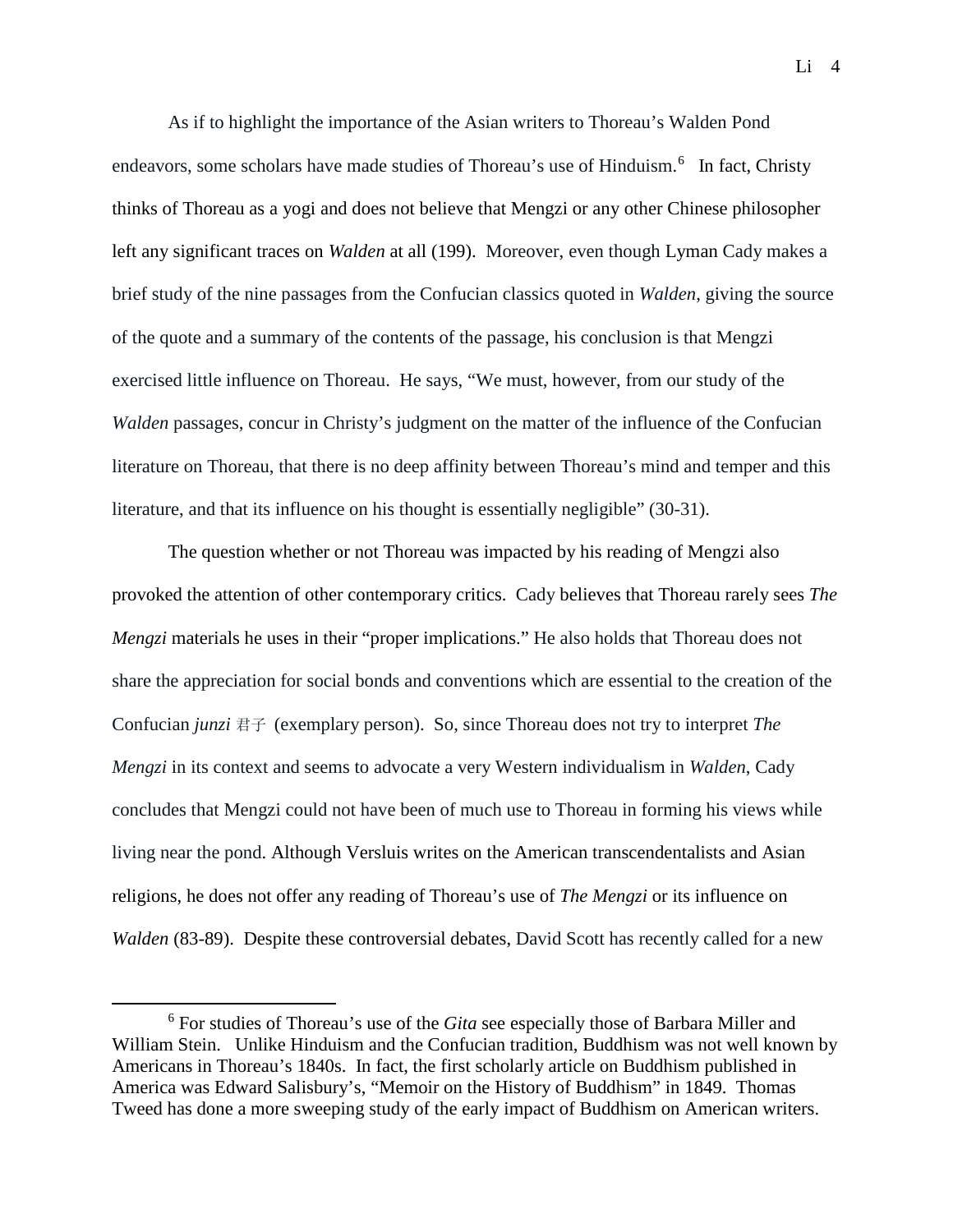study of the Chinese elements in Thoreau's writings (14). This call has yet to be answered, and this paper is an effort to move in a new direction on interpreting Thoreau's use of Mengzi.

One way of confirming the Oriental light Mengzi sheds on *Walden* is to focus on the specific quotes Thoreau draws from the Chinese text. Although Christy and Cady looked at the quotes from Mengzi, they did not give the attention to the metaphors and allusions used throughout the text by Thoreau. Of course, what Thoreau chooses to quote is significant in the formation of his most fundamental metaphors for self-cultivation as we shall see. Equally important, however, is the fact that Thoreau's quotes from *The Mengzi* are all his own translations from a French source. Hongbo Tan has shown that Thoreau was undertaking the translation of *The Mengzi* while living at Walden's Pond, and this surely was not a task he would have worked at unless he found in the text some values and ideas of great use to him. Of the nine quotations from Confucian materials in *Walden* only one coincides with those Thoreau chose to include in *The Dial*. However, this quote is clearly not taken from the English versions of Marshman or Collie available to Thoreau through Emerson's library. The divergence suggests, according to Tan and others, that Thoreau had come into possession of the French translation of *The Mengzi* done by Guilliame Pauthier and that he did his own translation from the French while at Walden.[7](#page-5-0) David Chen cites the *Catalog of the Stephen H. Wakeman Collection of Books of Nineteenth Century American Writers* in evidence for his claim that the French translation Thoreau was using was Pauthier's *Confucius et Mengzi.* This *Catalog* lists the books from Thoreau's library auctioned by the American Art Association in New York, on April

<span id="page-5-0"></span> $<sup>7</sup>$  In an effort to make Asian texts more available in English readers, Thoreau translated</sup> portions of the *Lotus Sutra*, the *Mahabharata*, and sections of Confucius's four books, including *The Mengzi* (Versluis 81).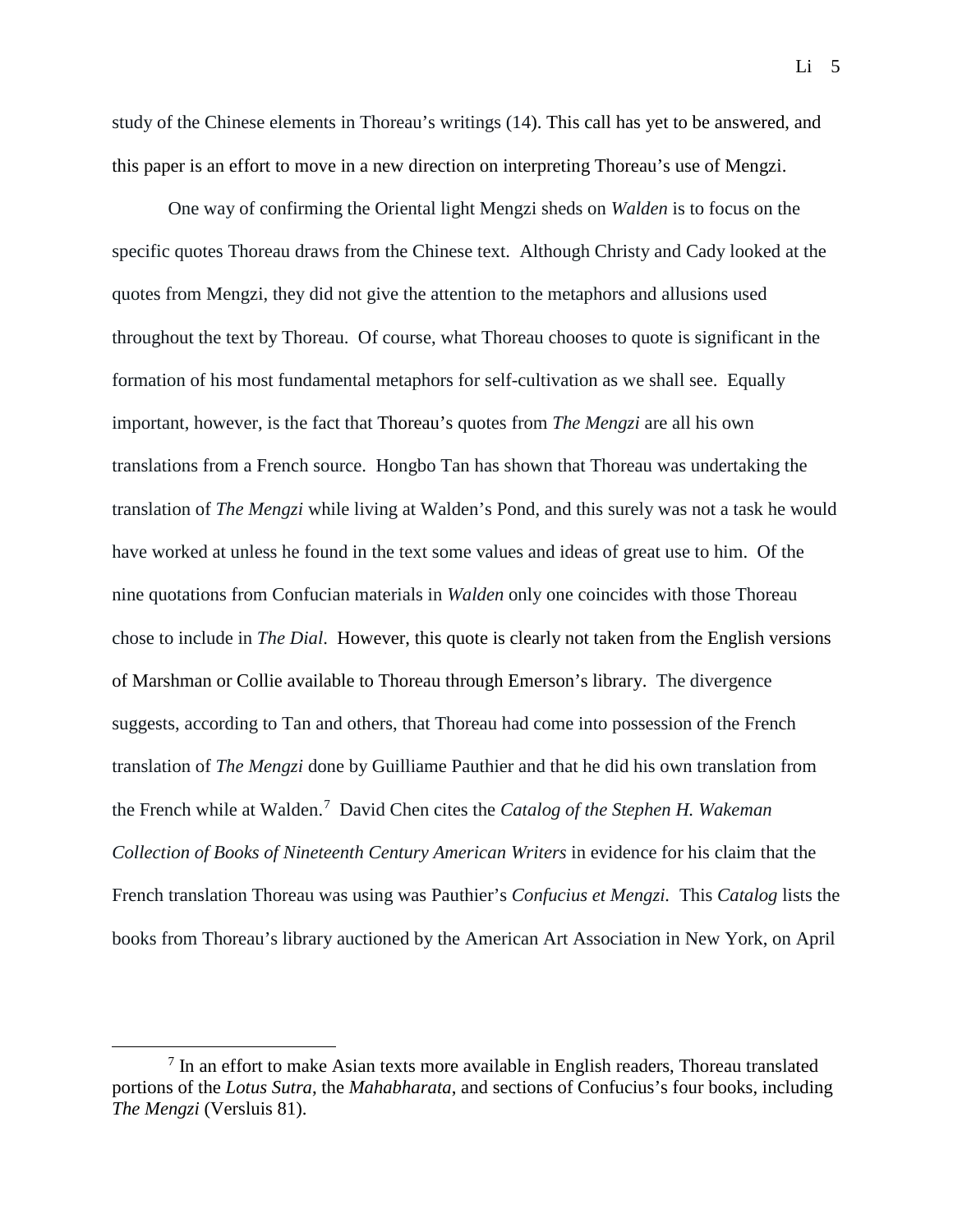24-29, 1924. The note on item number 985 confirms that Thoreau had Pauthier's text, *Confucius et Mengzi.* 

> 985. Thoreau (Henry D.) Manuscript Note Book, containing...Translations or portions of two French Works with his notes on the same...Closely written, in ink, on about 225 pages and consisting of approximately twenty eight thousand and two hundred words... Translations from the French: Portion of "Confucius et Mengzi ... Traduit du Chinois" Par M.G. Pauthier. Written on 23 pages. Thoreau has translated many paragraphs, and interspersed are notes by Thoreau on the same…. (qtd. in Chen)

The commitment to translate *The Mengzi* suggests that Mengzi's influence on *Walden* may be embedded throughout the text and not just in those specific quotes in which Thoreau mentions Mengzi by name, and that it may be more far reaching that Cady and Christy thought. Thoreau leaves little doubt that, among the Chinese philosophers, Mengzi was of special interest. In fact, in a letter written to Margaret Fuller (June 1843) before going to Walden's Pond but after reading Collie's work, he wrote, "I have the best of Chinese Confucian books lately, an octavo published at Malacca, in English. Much of it is the old Confucius more fully rendered; but the book of Mencius is wholly new to me" (qtd. in Kim, 121). It was this "wholly new" book that he chose to take with him to Walden's Pond and which he labored to translate.

When Thoreau read ancient Hindu or Chinese texts, it was not with a view to gaining historical or cultural understanding (Morrison, 84). Neither was he trying to contextualize the material or teach the *Gita* or *The Mengzi* to his readers. Thoreau had no interest in being a Chinese philosopher, teaching Chinese philosophy, or helping his readers understand Mengzi's pre-Han context. He looked in *The Mengzi* for timeless moral and spiritual truths he believed to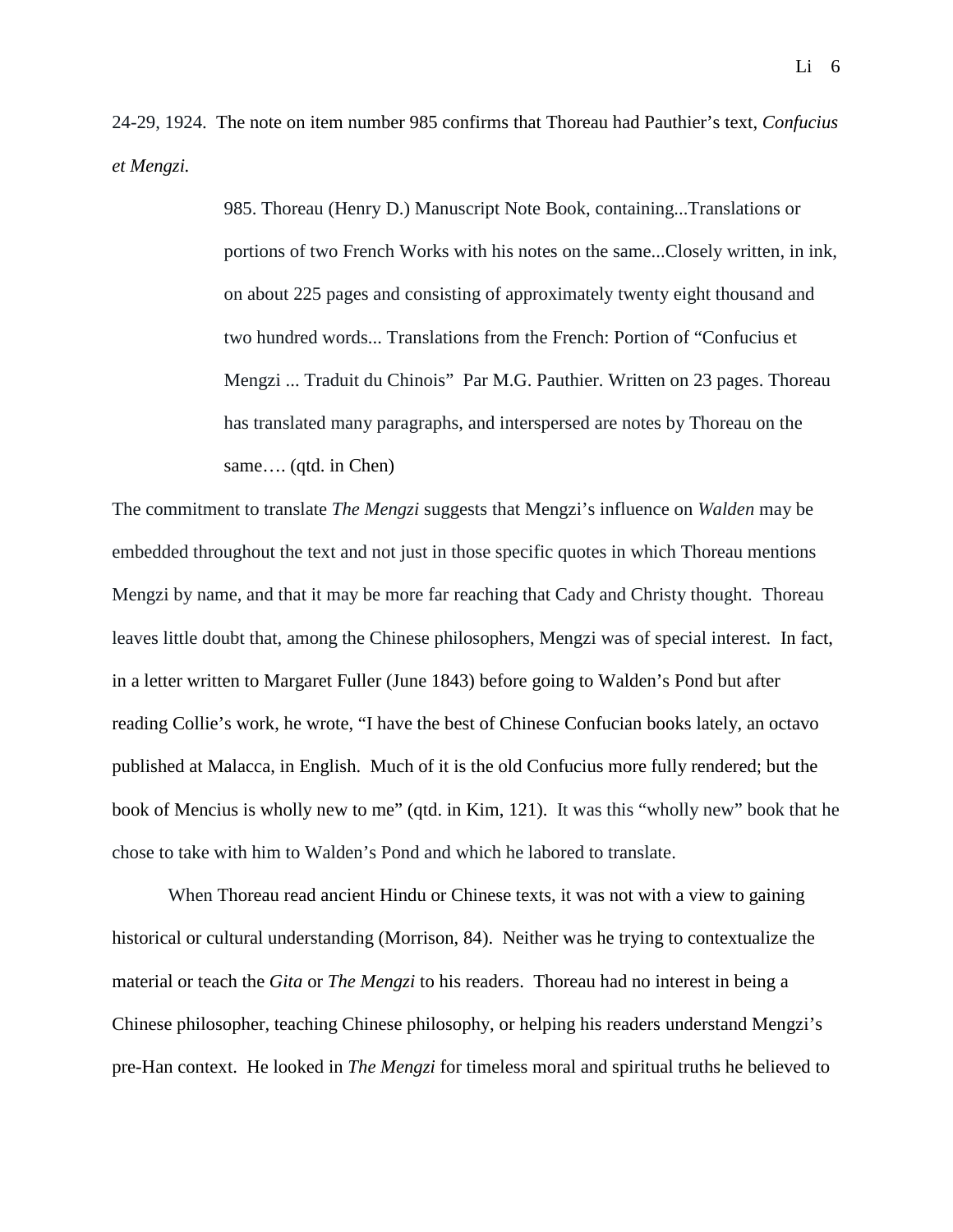be universal. This was his motivation in using all non-Western sources. For example, after reading the 13<sup>th</sup> century Persian poet Saadi, Thoreau said that Saadi entertained "identically the same thought that I did" (*Journal* 5:289). Thoreau's confidence in the universality of some thoughts and values moved him to go so far as to conclude that he and Saadi were personally identical. Reflecting on his encounter with this writer in his *Journal*, he said the same "sacred self" united his and Saadi's separate historical identities (*Journal* 5: 289-90). In the chapter "Reading" of *Walden*, he writes, "The oldest Egyptian or Hindoo philosopher raised a corner of the veil from the statue of divinity . . . and I gaze upon as fresh a glory as he did, since it was I in him that was then so bold, and it is he in me that now reviews the vision" (1860).Accordingly, the identity of thought between Thoreau and Mengzi will reveal itself in ways other than direct citation. A more compelling reading will draw on the way in which the "identical thoughts" are expressed without reliance on exact wording or dependent citation.

Many of the allusions and metaphors Thoreau used when talking about some major themes in *Walden* have a deep affinity with those central to the argument of *The Mengzi* as well. It is not surprising, then, that Thoreau should be drawn to Mengzi and even to feel a unity of thought with one whose philosophy Philip Ivanhoe describes as linking "the task of selfcultivation with the development of one's Heavenly conferred nature" (*Self-Cultivation* 17). According to Philip Cafaro, the development of the moral self is a central theme in *Walden* (57). Seeing Mengzi's imprint in *Walden* requires giving attention to the allusions and metaphors that represent the shinning of the oriental light of this Chinese philosopher onto Western darkness. Consider, for example, that Thoreau quoted *The Mengzi* in *A Week on the Concord and Merrimack* only one time: "If one loses a fowl or a dog, he knows well how to seek them again; if one loses the sentiments of his heart, he does not know how to seek them again . . . . The duties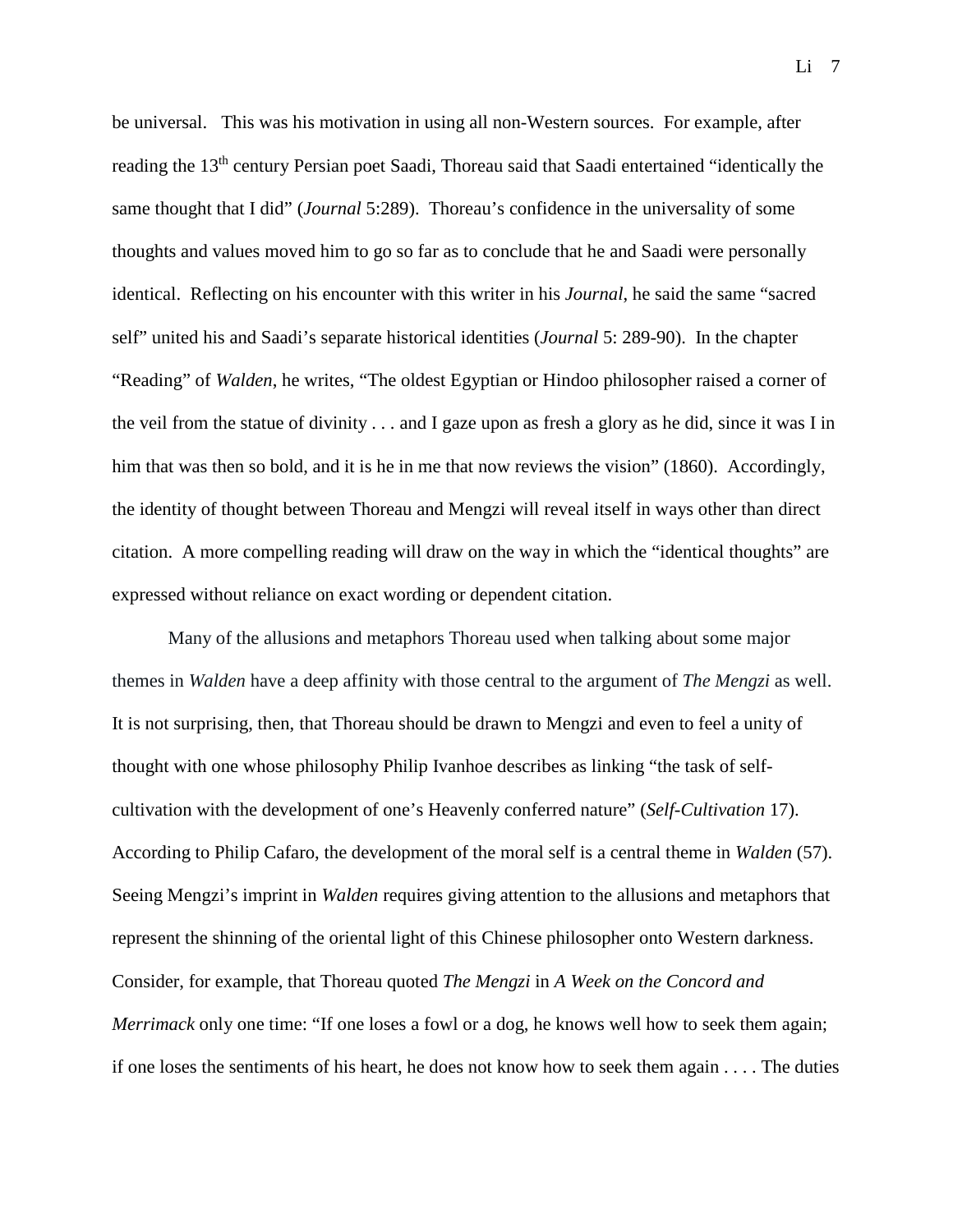of practical philosophy consist only in seeking after those sentiments of the heart which we have lost; that is all" (215).<sup>[8](#page-8-0)</sup> In its context in *The Mengzi*, the author is comparing a person's heart that has gone astray from the virtuous way to losing a dog. Mengzi says that a man has sense enough to go after his chicken or dog, but unfortunately many will not try to draw their heart back into the way of morality (*The Mengzi* 6A11). This single quote from *A Week*, which is surely based on *The Mengzi*, actually represents a remarkable connection to what is often regarded as one of the most puzzling passages in the "Economy" chapter of *Walden*. In this chapter, Thoreau writes, "I long ago lost a hound, a bay horse, and a turtle dove, and am still on their trail . . . . I have met one or two who . . . seemed as anxious to recover them as if they had lost them themselves" (1815). When we just take this passage in *Walden* as a stand alone observation, we might be confused about its meaning. But if we consider this remark in light of *The Mengzi* passage and note as well that Mengzi is explicitly cited in *A Week,* then an interpretation of the *Walden* text comes clearly into view. We understand that Thoreau is not talking about losing animals at all. Neither is this merely some homespun comment he makes based on living out in nature. Instead, he is closely following Mengzi's point and alluding to the danger of losing the moral sentiments in his heart and to the few people he has met who are as anxious to uncover and nourish the sprouts of their own virtue as he is. We can best know the meaning of this passage if we think of its connection with the remark from *The Mengzi*.

Interestingly, this passage alluding to Thoreau's anxiety about finding only one or two other people who are as anxious as he is to nourish the sprouts of virtue in the heart is located just a few paragraphs after the following remarks in *Walden*'s chapter "Economy:"

<span id="page-8-0"></span><sup>8</sup> Jackson thinks *A Week* is the work in which Thoreau reveals most clearly his dependence on Asian thought. He also believes that Thoreau's praise for Oriental materials in this work was the principal reason why it was a dismal failure in sales (*Oriental Religions* 68).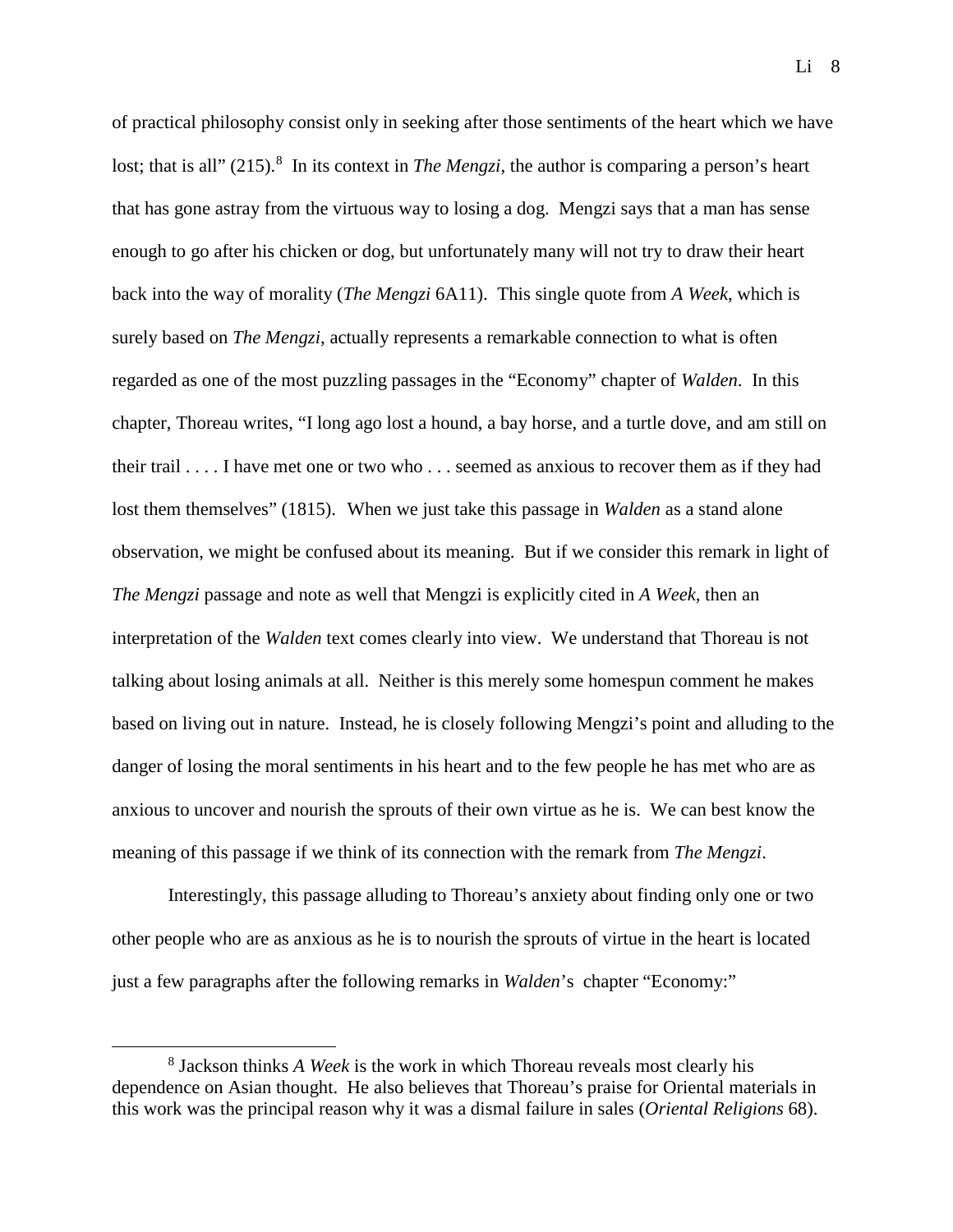The ancient philosophers, Chinese, Hindoo, Persian, and Greek, were a class than which none has been poorer in outward riches, none so rich in inward….To be a philosopher is not merely to have subtle thoughts, nor even to found a school, but so to love wisdom as to live according to its dictates, a life of simplicity, independence, magnanimity, and trust. It is to solve some of the problems of life, not only theoretically, but practically…. How can a man be a philosopher and not maintain his vital heat by better methods than other men? (1814)

Once again, the allusion to *The Mengzi* seems clear enough if we focus on connecting *Walden*  with *The Mengzi.* Mengzi says, "The duties of practical philosophy consist only in seeking after those sentiments of the heart which we have lost; that is all" (6A11). In the passage just quoted from *Walden*, Thoreau says that philosophy must be about solving the practical problems of life and that no man can be a philosopher who does not maintain the vital heat of virtue from his heart by better methods than other men.

Within this same stream of passages from "Economy," Thoreau writes:

The soil, it appears, is suited to the seed, for it has sent its radicle downward, and it may now send its shoot upward also with confidence. Why has man rooted himself thus firmly in the earth, but that he may rise in the same proportion into the heavens above?—for the nobler plants are valued for the fruit they bear at last in the air and light, far from the ground, …. (1814)

In this passage, Thoreau employs the same metaphor used by Mengzi in describing moral selfdevelopment. Thoreau likens moral self-cultivation to cultivating the seeds or sprouts of virtue inherent in the soil of every man's heart. As James Hamby says, "The metaphor of growth, symbolized by a plant, constitutes the internal organizing principle [of *Walden*]" (18).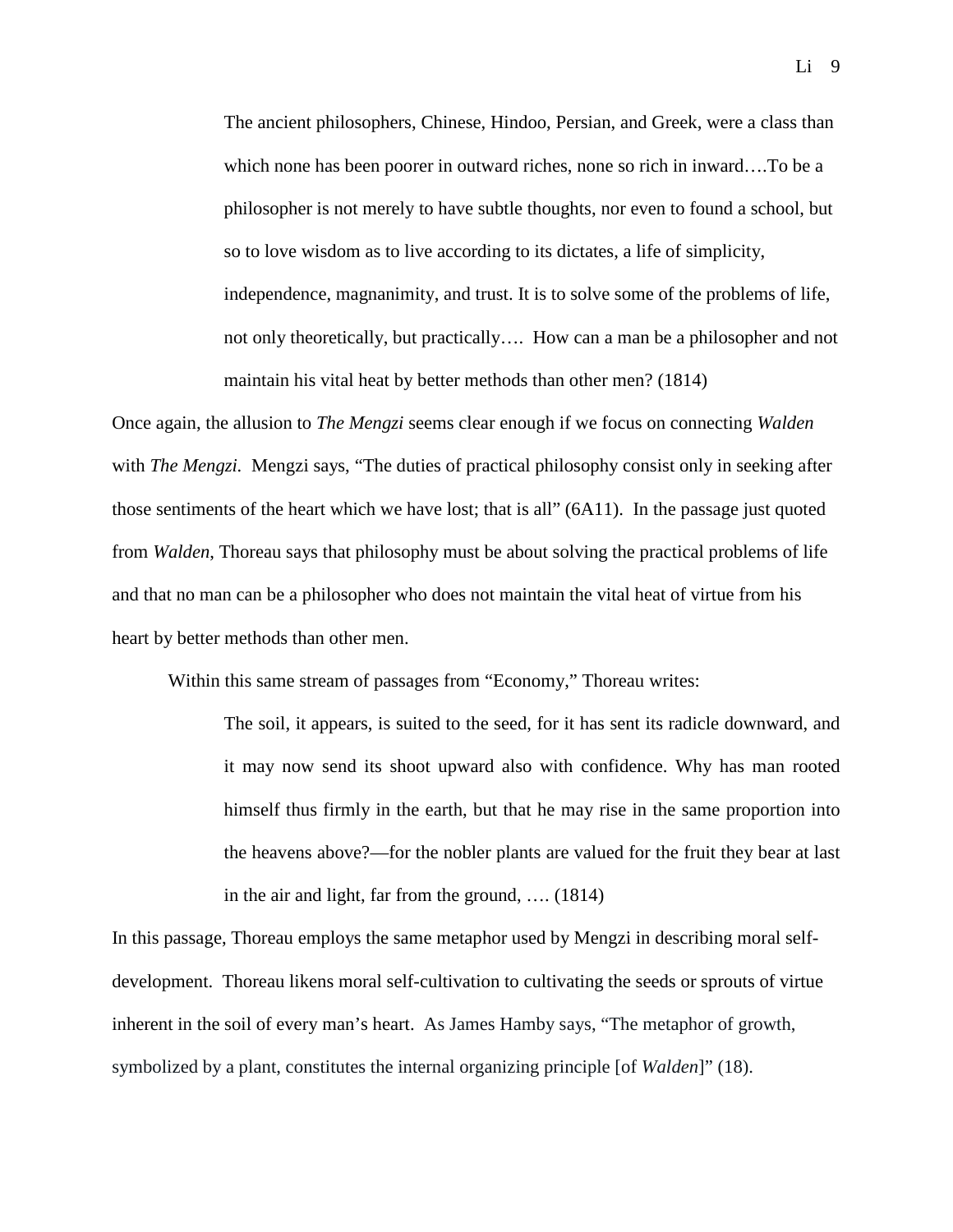When Thoreau speaks of the seeds of virtue in *Walden*, he is referring to the passage in which Mengzi lays out his theory that all humans have four innate moral sentiments, each of which he describes under the agricultural metaphor of "seeds" or "germs" (*duan* 端).<sup>[9](#page-10-0)</sup> Mengzi uses *duan* in 2A6, but he also employs other characters when expressing his belief that all humans have an inborn disposition to be moved toward virtue and to recoil from vice. He also speaks of the innate sentiments as *meng* 萌 "sprouts," *nie* 蘗 "buds," and *miao* 苗 "sprouts of grain." In *The Mengzi* the four inborn moral dispositions common to all humans are compassion, disdain for evil, propriety, and the power of discretion to choose right and wrong (2A6), and it is to these kinds of things that Thoreau refers even if he does not list them. For both Mengzi and Thoreau, no being lacking these seeds is human because it is precisely these features that distinguish humans from other animals (Liu 55). The governance of the human self empowered by these sentiments lies in the activity of what Mengzi calls the heart-mind *xin* 心 within all persons, and what Thoreau names as "the vital heat" of men.

For Mengzi, these moral sentiments delight the heart in the same way that some foods please the palate (Shun 137). Underscoring his belief in the universality of these moral sentiments, Mengzi reasons in this way: "Mouths have the same preferences in flavors…ears have the same preferences in sounds, eyes have the same preferences in attractiveness. When it comes to hearts, are they alone without preferences in common?" (6A7). Although Thoreau never lists the four inborn moral sentiments specifically, in *Walden*'s "Higher Laws" he surely seems to agree with Mengzi about the universality of moral sense, comparing it to the way all persons hear the musical score of the cosmos:

<span id="page-10-0"></span><sup>9</sup> Important studies of Mengzi's theory of human nature include Graham, Shun, Ivanhoe *Ethics*, and Allan.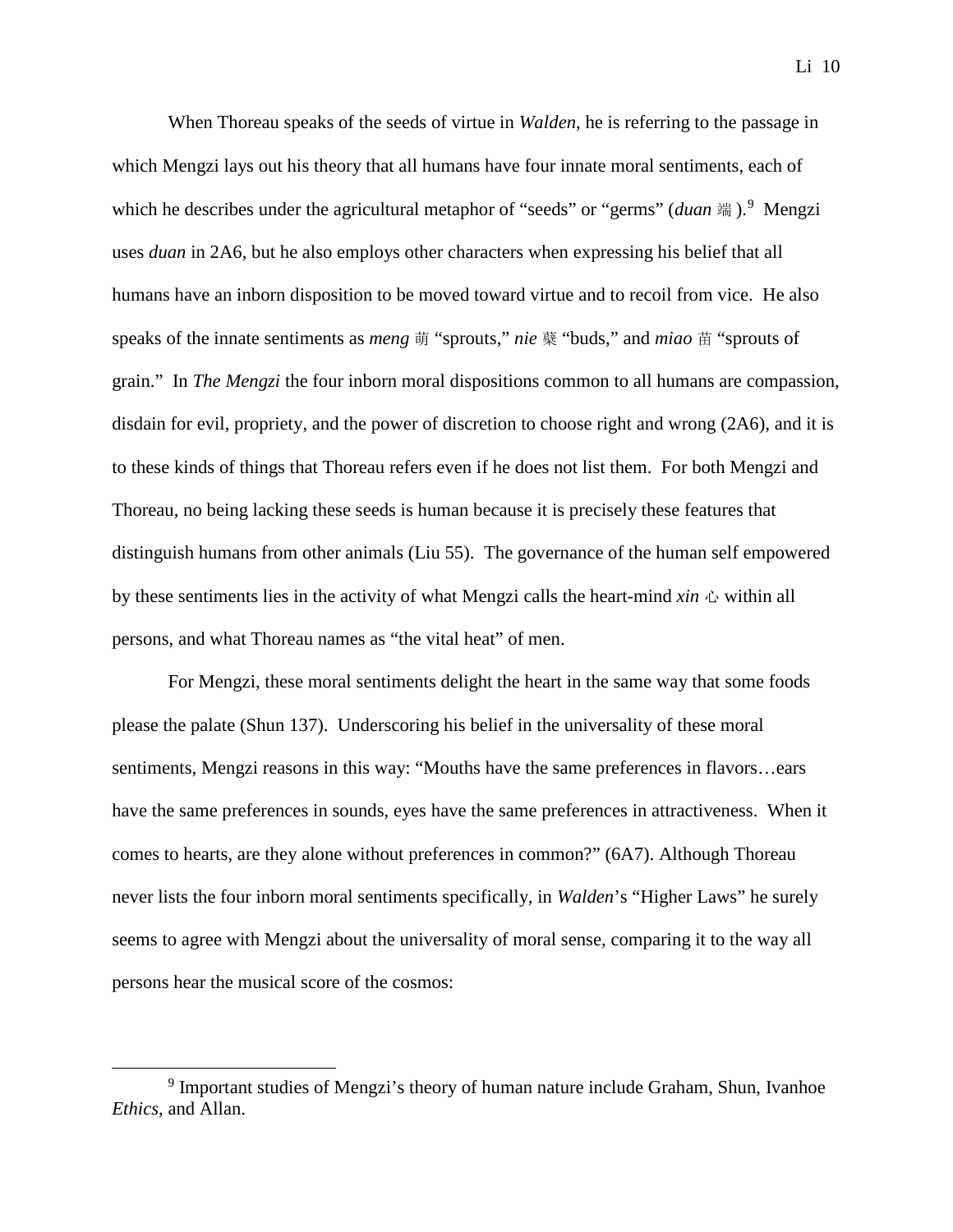Our whole life is startlingly moral. There is never an instant's truce between virtue and vice. Goodness is the only investment that never fails. In the music of the harp which trembles round the world it is the insisting on this which thrills us. The harp is the travelling patterer for the Universe's Insurance Company, recommending its laws, and our little goodness is all the assessment that we pay. Though the youth at last grows indifferent, the laws of the universe are not indifferent, but are forever on the side of the most sensitive. (1922)

Thoreau**,** like Mengzi, is also puzzled about why these inborn moral dispositions so often find no expression in a person's outward conduct.

In *Walden*'s "Spring" chapter, Thoreau gives evidence of a close reading of Mengzi's discussions of why all humans are not naturally moral. Like Mengzi, Thoreau realizes that even in the thief and drunkard one sees "some innocent fair shoots preparing to burst from his gnarled rind . . . tender and fresh as the youngest plant" (1972). Even the evil person nevertheless has the fair shoots of morality in what is now his gnarled rind. Thoreau goes on to show that he understands Mengzi well by advancing his discussion with a clear allusion to the Chinese philosopher's text:

> A return to goodness produced each day in the tranquil and beneficent breath of the morning, causes that in respect to the love of virtue and the hatred of vice, one approaches a little the primitive nature of man, as the sprouts of the forest which has been felled. In like manner the evil one does in the interval of a day prevent the germs of virtues which began to spring up again from developing themselves and destroys them. After the germs of virtue have thus been prevented many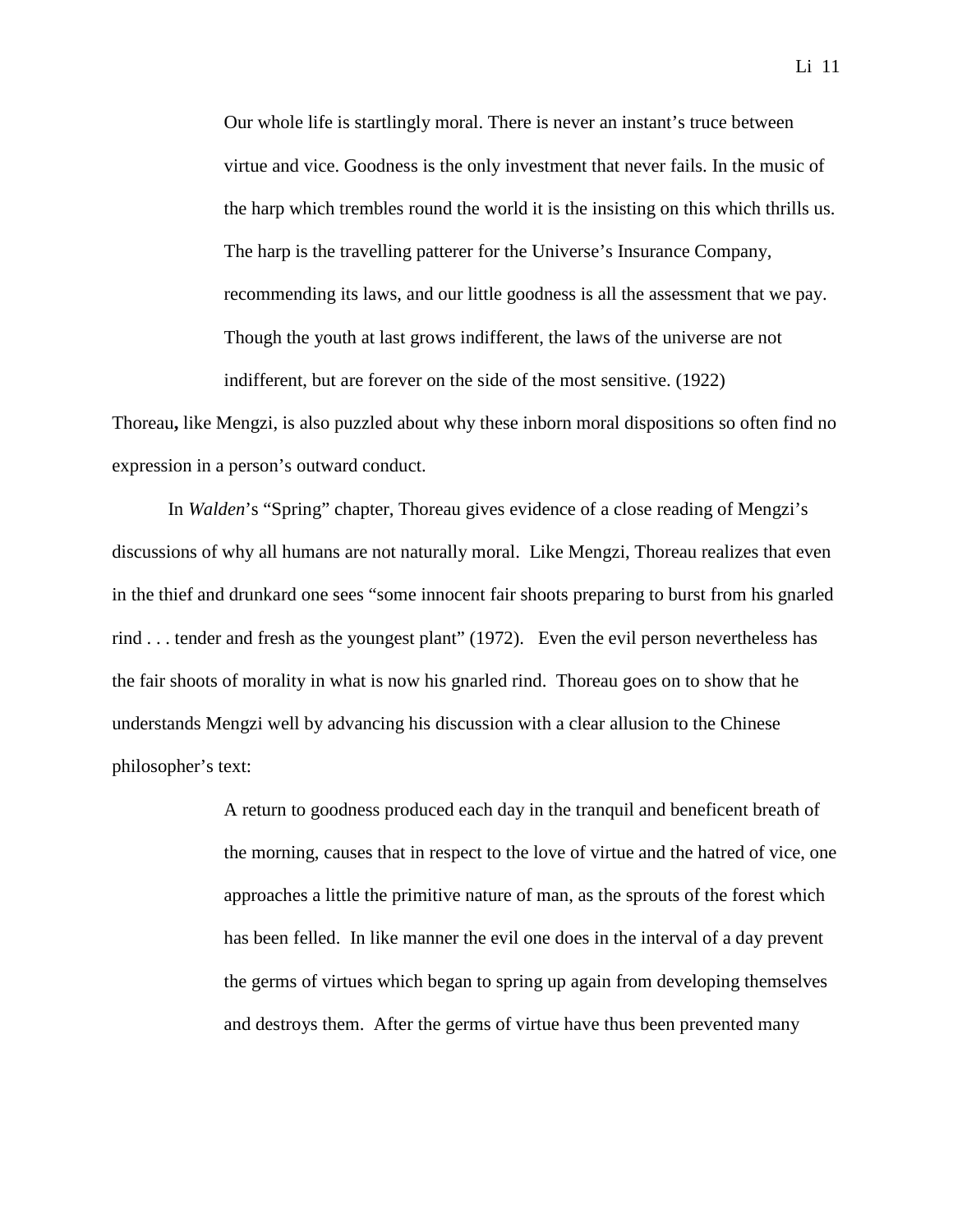times from developing themselves**,** …then the nature of man does not differ much from that of the brute. (1972)

In the passage to which Thoreau is referring, Mengzi describes Ox Mountain *niu shan* 牛 山 , a place that once had seedlings which developed into mighty trees, but the trees were cut down to the ground because the mountain bordered a large estate and persons took the beautiful wood to use for their own benefit (6A8). As Mengzi tells the story, after the stripping of the mountain, when people see the barren land, they believe the slope was always only stubble and dried stumps. Likewise, a person, who through his own actions, destroys the moral values that are the seeds of his heart and spring from the inherent moral dispositions of his nature will appear to be a brute (literally, a bird or beast鸟兽 ). Thoreau follows *The Mengzi*'s wording almost exactly when he says, "After the germs of virtue have thus been prevented many times from developing themselves**,** …then the nature of man does not differ much from that of the brute." For both Thoreau and Mengzi, to speak of the inborn seeds of virtue is not to say that we are automatically good, but only that we have a natural capacity and inclination for the good. We may become evil, and the beautiful sprouts of our inherent sentiments may atrophy and turn to waste in the same way in which "the forest has been felled" in Thoreau and the trees were cut down in Mengzi's parable of Ox Mountain.

In *Walden,* Thoreau makes extensive use of the metaphor of what he calls the "seeds of a higher life." Cafaro follows Hamby's point that the metaphor of growth is the internal organizing principle of *Walden.* Applying this reading, Cafaro believes the chapter "Higher Laws" in *Walden* may be read as having as its main theme the cultivation of the "seeds of a better life" (147). Thoreau does his own translation of *The Mengzi* 4B19 in an important passage in this chapter: "That in which men differ from brute beasts, is a thing very inconsiderable; the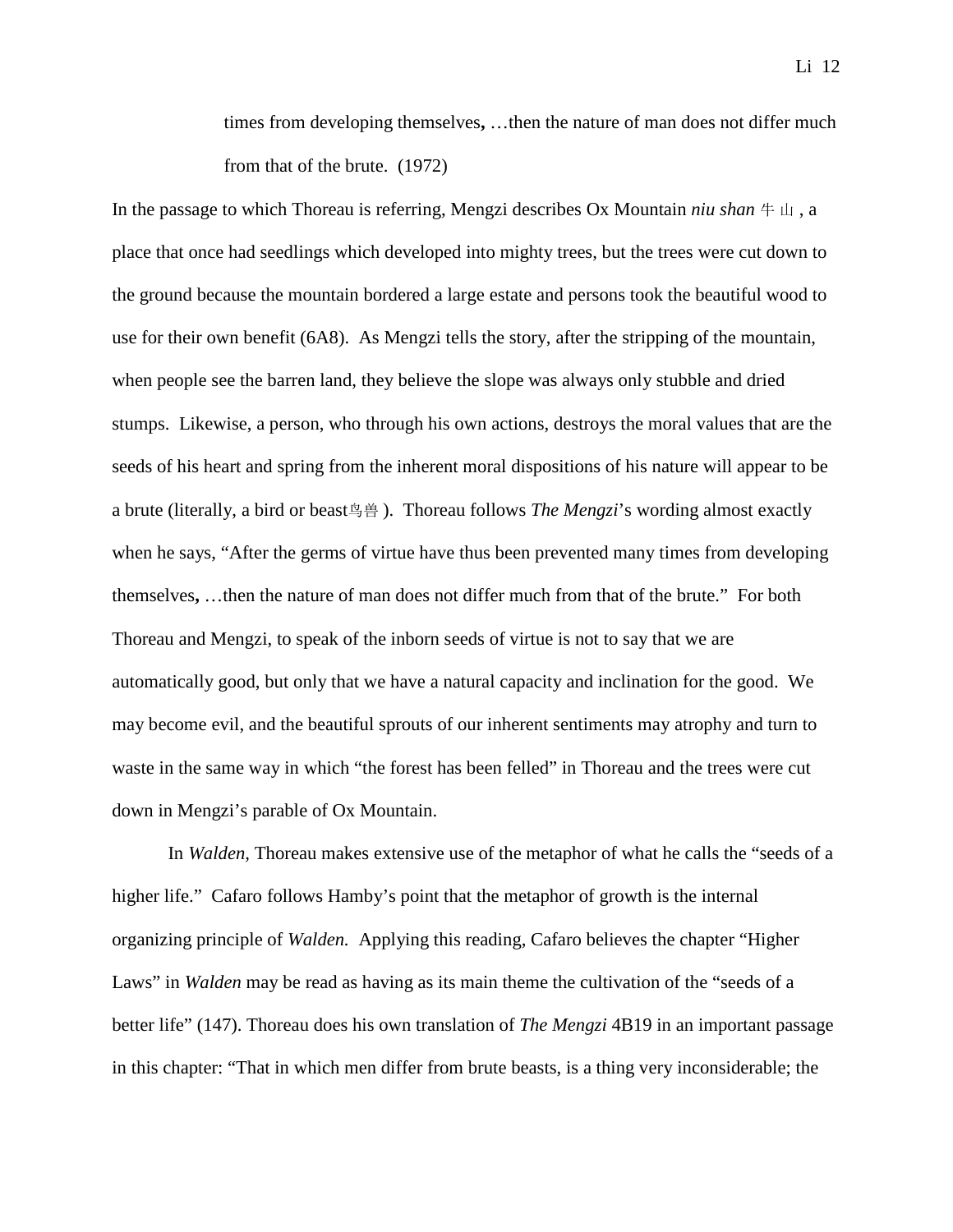common herd lose it very soon; superior men preserve it carefully" (210). For Mengzi, the human capacities represented in the four seeds of morality likewise distinguish persons from other animals, but if we neglect them, the seeds wither, and we lapse into an animal-like existence. In such a state we are immune to moral influence (4B28), and this point is made also by Thoreau (see Morrison, 89). In "Higher Laws," Thoreau tells us that the boy who has "the seeds of a better life in him" will graduate from hunting and fishing to possess a morally superior view of nature (1919).

When Thoreau takes up hunting and fishing in these passages, he is not principally writing about whether w should hunt or fish, but rather more generally about where we stand in the process of moral development. His point is that as a boy allows the seeds of his moral dispositions to develop, he will set aside hunting and fishing. It is a marker for him if he does not feel some loss of self-respect or a little defeat morally if he still enjoys hunting and fishing. Interestingly, it is in this connection that Thoreau writes about his own success at quitting hunting, but he says he is still trying to break the habit of fishing. Seen in this context, Thoreau's reflection on his own moral self-development becomes clear. He writes in the chapter "Higher Laws":

> I have found repeatedly, of late years, that I cannot fish without falling a little in self-respect. I have tried it again and again. I have skill at it, and, like many of my fellows, a certain instinct for it, which revives from time to time, but always when I have done I feel that it would have been better if I had not fished.…I have no doubt that it is a part of the destiny of the human race, in its gradual improvement, to leave off eating animals, as surely as the savage tribes have left off eating each other when they came in contact with the more civilized. (1919)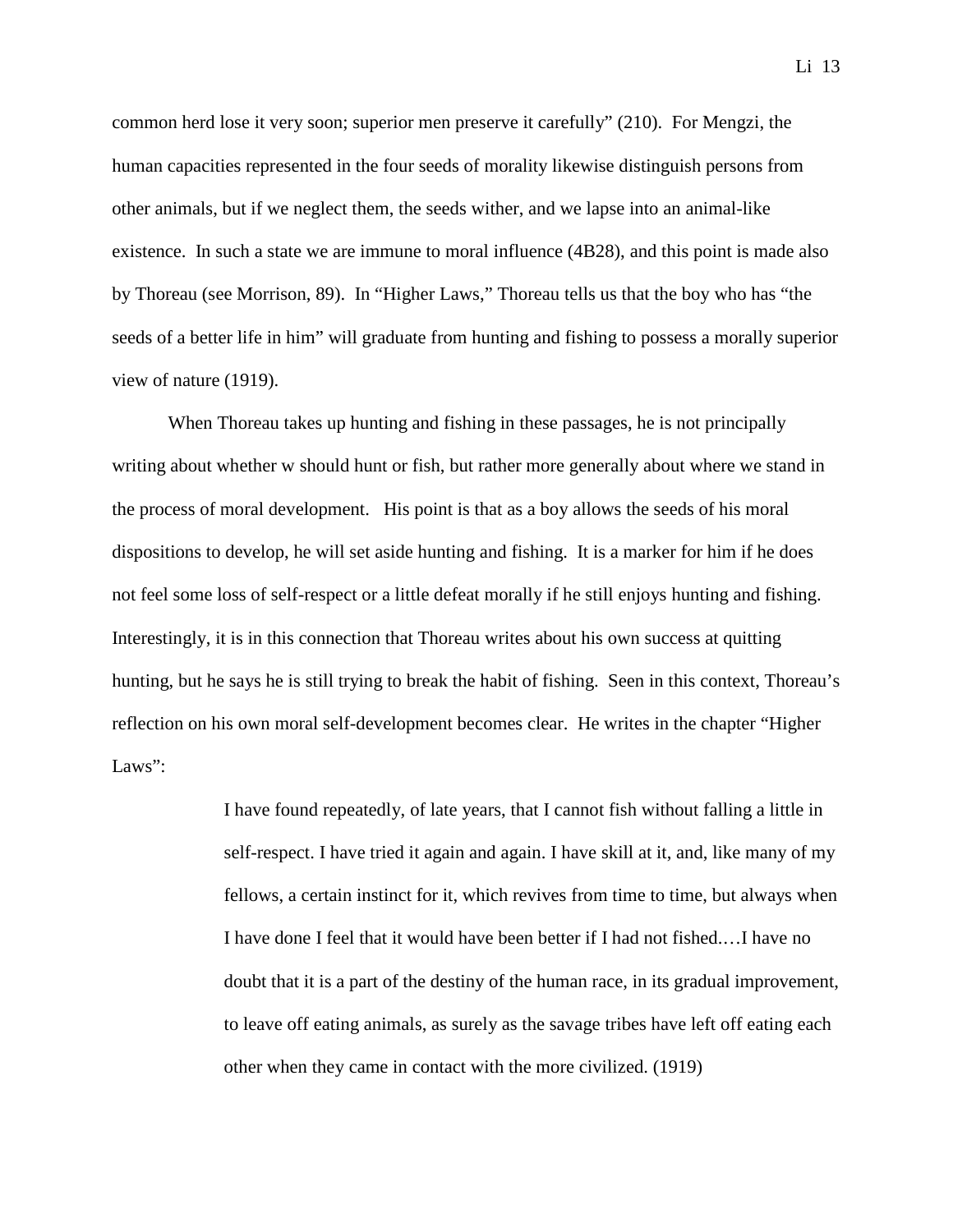Thoreau is brutally honest. He is aware of a battle inside himself to overcome the instinct to fish, to eat flesh that he associates with the lower orders of creation, yet he has the pull of his innate moral sentiments that always make him feel when he fishes that he has fallen "a little in selfrespect." Accordingly, he concludes, "if he has the seeds of a better life in him, he distinguishes his proper objects, as a poet or naturalist it may be, and leaves the gun and fish-pole behind" (1919).

Thoreau's introspection about his moral development as disclosed in the example of his ongoing desire to fish may be read against the background of Mengzi's famous story of King Xuan, the emperor of Qi state in the Warring States Period between  $5<sup>th</sup>$  and  $3<sup>rd</sup>$  century BCE. Mengzi acted as a counselor to King Xuan, and one of their most important exchanges concerned the King's compassion for the lower forms, which as with Thoreau, was taken by Mengzi to be evidence of the King's moral progress.

Xuan asked, "Can one such as I care for the people?"

Mengzi answered, "He can."

Xuan asked, "How do you know that I can?

Mengzi said, "I heard your attendant Hu He say, The king was sitting up in his hall. There was an ox being led past below. The King saw it and said, "Where is the ox going?" Someone responded, "We are about to consecrate a bell with its blood." The King said, "Spare it. I cannot bear its frightened appearance, like an innocent going to the execution ground." Someone responded, "So should we abandon the consecrating of the bell?" The King said, "How can that be abandoned? Exchange it for a sheep."

Mengzi continued, "I do not know if this happened."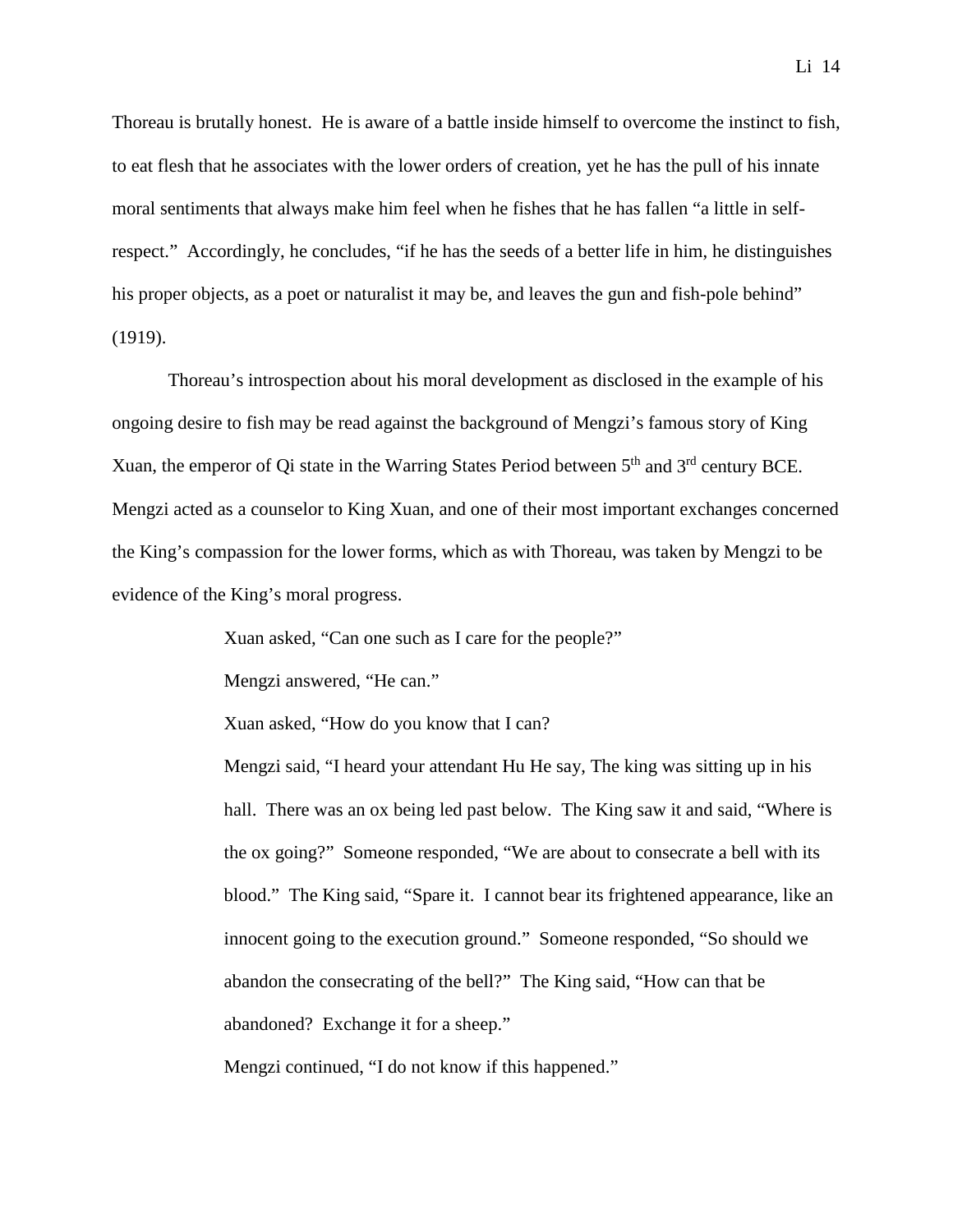Xuan said, "It happened."

Mengzi said, "This feeling is sufficient to be a king." (1A.7)

In this conversation, we notice that King Xuan was moved by his sprout of compassion to take pity on an ox being led to sacrifice, and he commanded that it should be spared by substituting a lamb. We may wonder why the king did not also feel compassion for the lamb as well? The king, like Thoreau, is still struggling to nourish and cultivate his innate moral sentiments. The King's compassion needs to be cultivated in order to extend to the lamb, just as Thoreau will only cease feeling a loss of self-respect when his compassion includes the fish and not just the game of the hunter. Read in this way, Thoreau's use of the fishing example is directed to a "higher law." Arguably, we might hold that the whole point of *Walden* is that we can and must, in the words of "The Pond in the Winter" chapter, "dive deeper and soar higher than Nature goes," by allowing the moral seeds that make us human to grow and flourish (1957).

If we follow our reading, consistently applying Thoreau's use of Mengzi's metaphor of the seeds, then *Walden*'s chapter on "The Bean-Field" is much more than a few remarks about Thoreau's style of farming. It is extending the agricultural metaphor for moral development which he derived from Mengzi. Actually, it seems that Thoreau makes this clear when he says in this chapter that he wishes to plant the moral seeds of "sincerity, truth simplicity, faith, innocence, and the like" (1894). He asks the following thought-provoking question:

> Why concern ourselves so much about our beans for seed, and not be concerned at all about a new generation of men? We should really be fed and cheered if when we met a man we were sure to see that some of the qualities which I have named, which we all prize more than those other productions, but which are for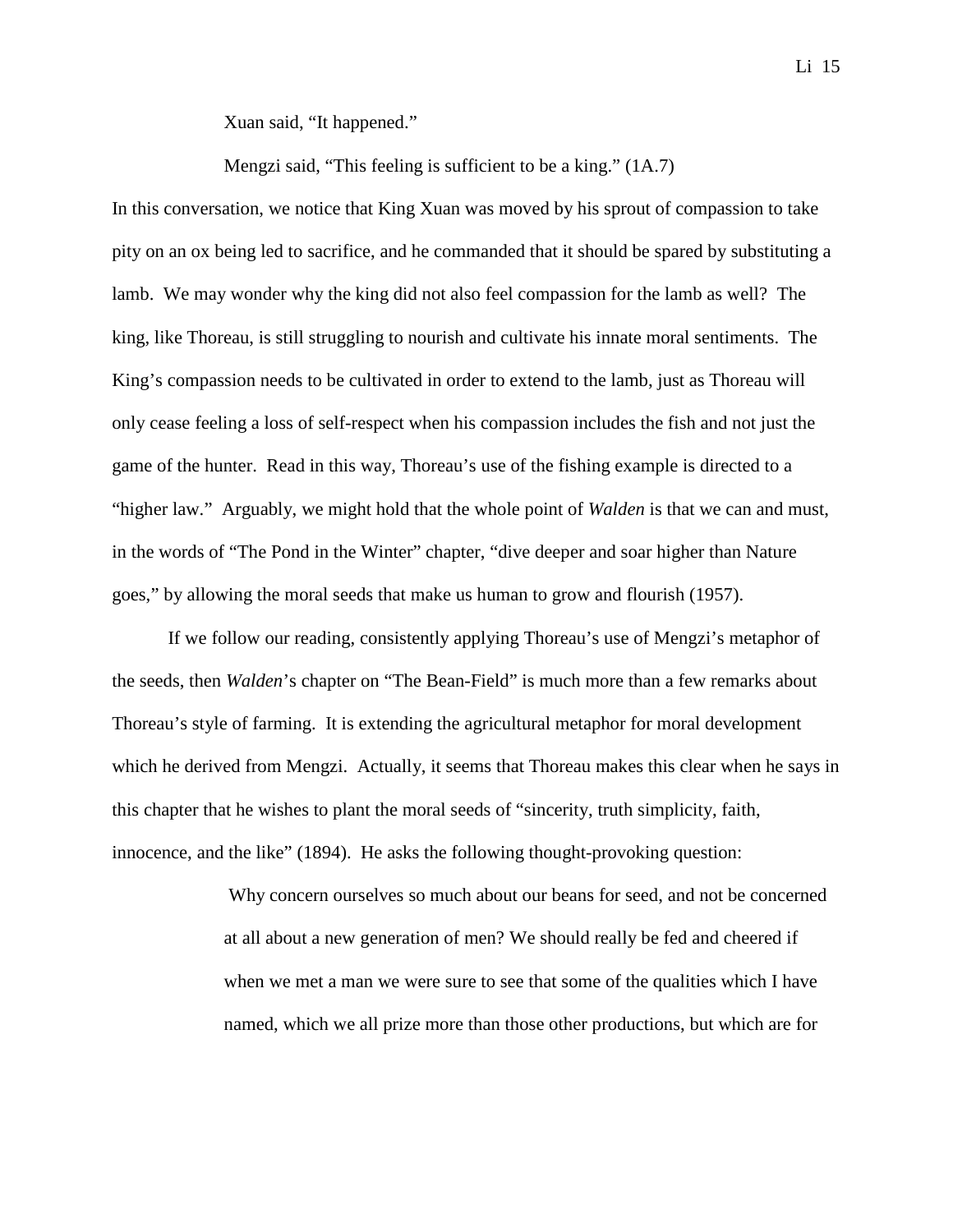the most part broadcast and floating in the air, had taken root and grown in him…. (1894)

Thoreau finds Mengzi's analogy between the growth of moral self-cultivation and the planting of the bean field to be a fine instrument for making his point. What matters most is not that we concern ourselves with the almanac or the placing of seeds in the ground to harvest them for soup and porridge. What matters is the cultivation of the moral seeds broadcast by nature and needing to take root in each person and grow there to full flower.

Moreover, even in the "Conclusion" to *Walden*, Thoreau cautions us in a way that reminds us readily of one of Mengzi's most famous parables. Thoreau tells us to trust nature and not to think that our moral development is more a matter of effort than nature. He writes, "Do not seek so anxiously to be developed, to subject yourself to many influences to be played on; it is all dissipation" (1979). Thoreau's stress that we must not seek so anxiously to develop ourselves echoes Mengzi's famous story of the Farmer of Song. This is the way Mengzi tells the story: There was a man of Song who pulled at his shoots of grain, because he was anxious for them to grow. After pulling on the shoots, he went home, not realizing that he had done. He said to his family, "I am worn out today; I have been helping the grain to grow." His son rushed out of the house to look at their plants and found that they all had withered" (2A2). Mengzi's famous parable teaches a similar lesson to that of Thoreau: too great an effort to be moral may actually destroy what nature will produce of its own.

Both Mengzi and Thoreau have a strong confidence that every person has in their heart the ability to judge right from wrong, to be moved with compassion, and to have the moral sense which sets humans apart from lower forms of life. Thoreau's life at Walden's Pond was not evidence of his desire to be a hermit or yogi. He was there to allow the moral sentiments in him

Li 16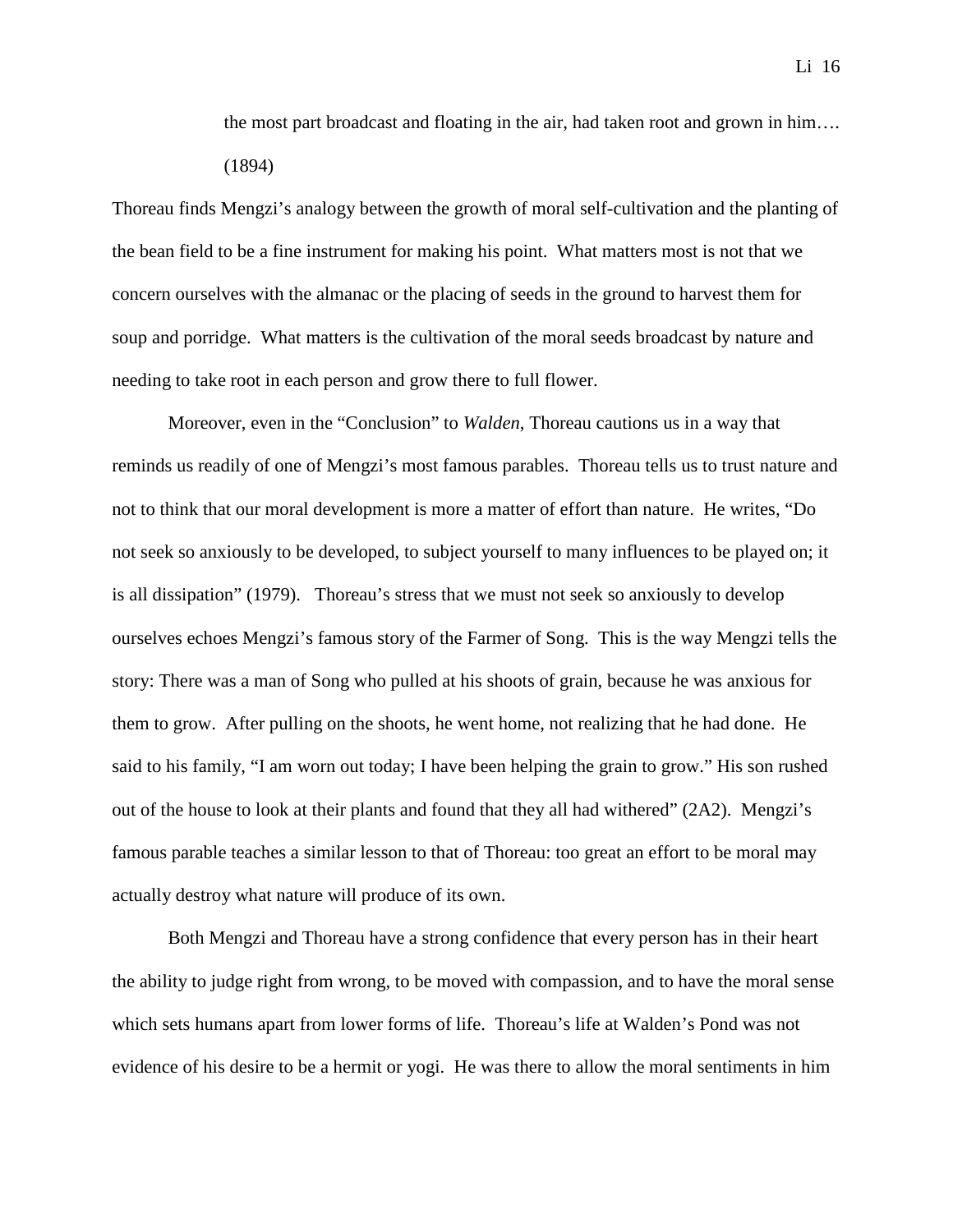by nature to flourish and grow. A reading of *Walden* that gives careful attention to Thoreau's use of Mengzi's ideas can be based on the explicit fact that Thoreau actively translated the text of *The Mengzi* while at Walden's Pond. He carefully incorporated a considerable number of quotes representing some of the most important of Mengzi's points, and used the principal metaphor of seeds growing to cultivation derived from *The Mengzi* to make his own case in *Walden.* Thoreau was probably much more influenced by Chinese philosophical ideology than early interpreters of *Walden* believed; the more we understand *The Mengzi*, the more we will also see its connections to *Walden* and vice versa. As Lin Yutang, a well-renowned scholar and translator in China, articulates, "Thoreau is the most Chinese of all American authors in his entire view of life and being a Chinese, I feel akin to him in spirit….I could translate passages of Thoreau into my own language and pass them off as original writing by a Chinese poet without raising any suspicion" (128). Like Ezra Pound after him, Thoreau believes that Chinese philosophy should ignite the sparks which could shed Oriental light on the Western world and its social culture. In reality, we have seen that the lamp is already burning in *Walden* through his strategically employing *The Mengzi*.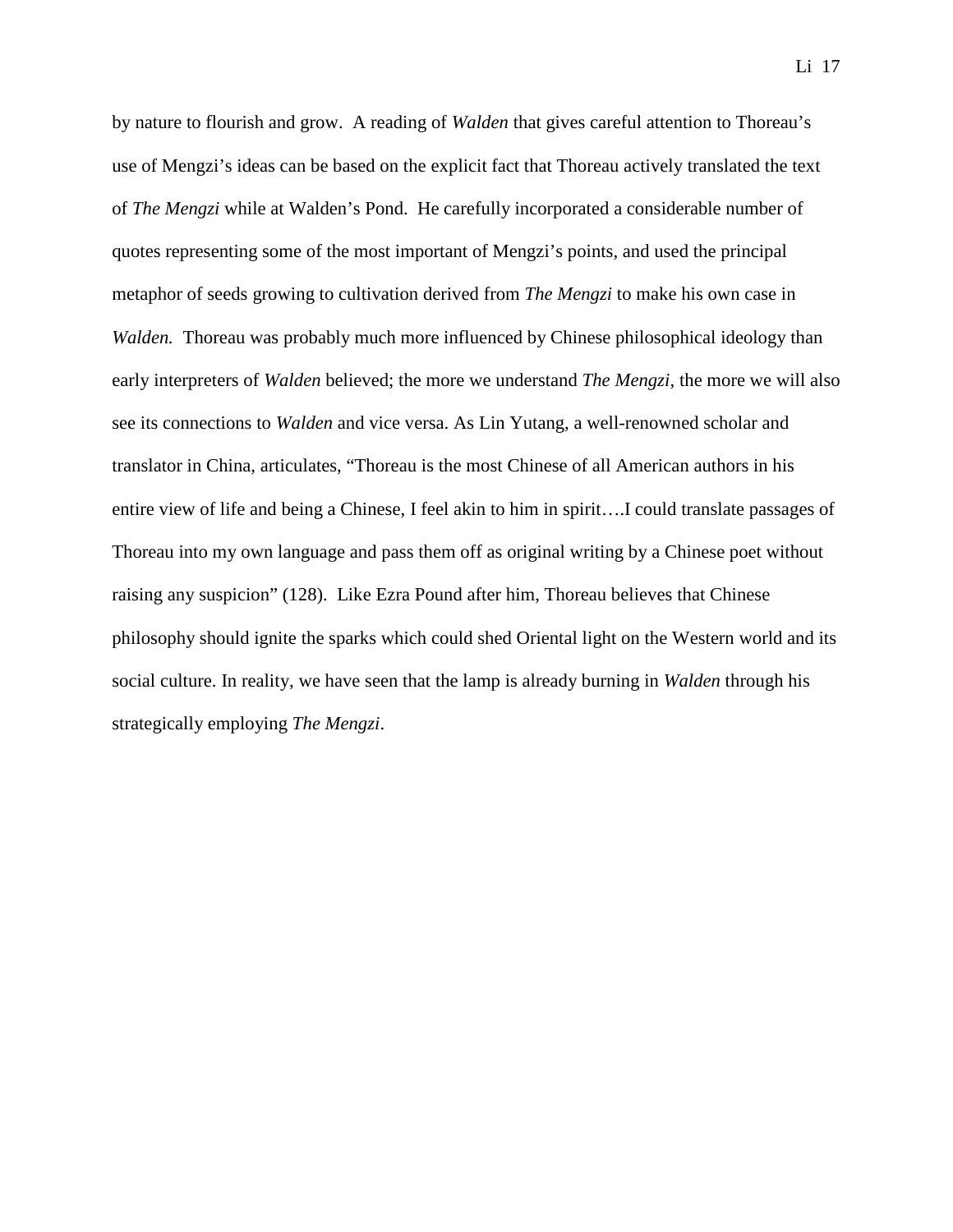## Works Cited

Allan, Sarah. *The Way of Water and Sprouts of Virtue*. Albany: SUNY P, 1997.

- Cafaro, Philip. *Thoreau's Living Ethics: Walden and the Pursuit of Virtue*. Athens, GA: U of Georgia P, 2004.
- Cady, Lyman. "Thoreau's Quotations from the Confucian Books in *Walden. American Literature* 33 (Mar. 1961): 20-32.
- Chen, David T.Y. "Thoreau and Taoism." *American Transcendentalism Web*. June 2002. 24 Mar 2007 [<http://www.vcu.edu/engweb/transcendentalism/roots/hdt-tao.html>](http://www.vcu.edu/engweb/transcendentalism/roots/hdt-tao.html).
- Christy, Arthur. *The Orient in American Transcendentalism; a Study of Emerson, Thoreau, and Alcott.* NY: Octagon Books, 1969 [first published in 1932].

Conway, Moncure. *Autobiography*. Boston: Houghton Mifflin, 1904.

- Graham, A.C. "The Background of the Mencian Theory of Human Nature." *Studies in Chinese Philosophy and Philosophical Literature*. Ed. A.C. Graham. Albany: SUNY P, 1990. 7- 66.
- Hamby, James A. "Thoreau's Synthesizing Metaphor: Two Fishes with One Hook." *The Bulletin of the Rocky Mountain Modern Language Association* 27 (Mar. 1972): 17-22.

Hodder, Alan. *Thoreau's Ecstatic Witness*. New Haven: Yale UP, 2001.

Ivanhoe, Philip J. *Confucian Moral Self-Cultivation.* Indianapolis: Hackett, 2000.

- ---. *Ethics in the Confucian Tradition: The Thought of Mencius and Wang Yang-ming.* Atlanta: Scholars P, 1990.
- Jackson, Carl. "The Orient in Post-Bellum American Thought: Pioneer Popularizers." *American Quarterly* 22 (Spr. 1970): 67-81.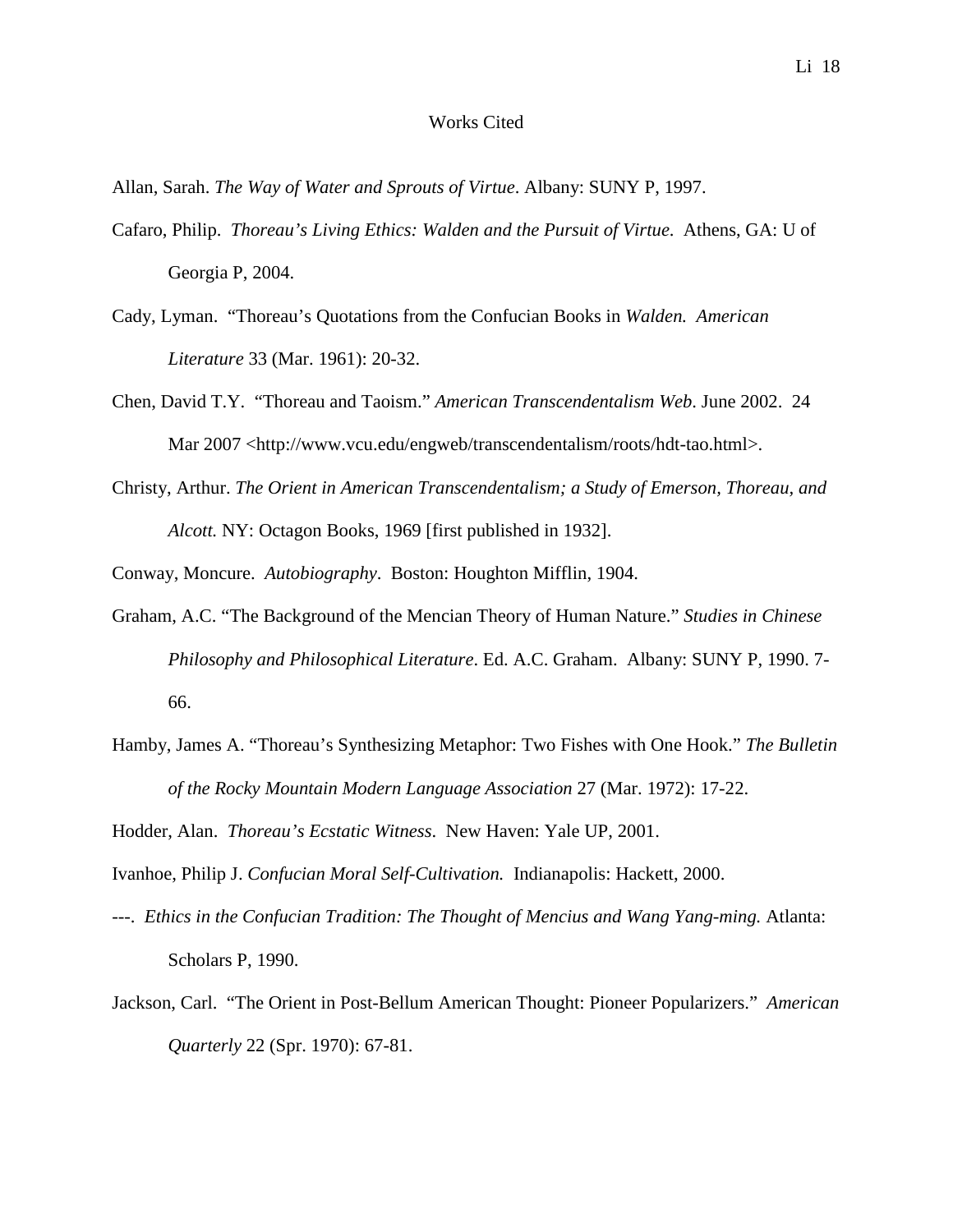- ---. *The Oriental Religions and American Thought: Nineteenth-Century Explorations*. Westport: Greenwood P, 1981.
- Kim, Eui-Yeong, *Thoreau's Orientalism: A Study of Confucian and Taoist Elements in Thoreau's Reading and Writing.* Diss. U of Illinois at Urbana-Champaign, 1990.
- Leighton, Walter. *French Philosophers and New-England Transcendentalism.* NY: Greenwood P, 1968.

Lin, Yutang. *The Importance of Living.* New York: Harper, 1959.

- Liu, Xiusheng. *Mencius, Hume and the Foundations of Ethics*. New York: Ashgate, 2003.
- Miller, Barbara. "'Why Did Henry David Thoreau Take the Bhagavad-Gita to Walden Pond?'' *Parabola* 12 (1986): 58-63.
- Morrison, Ronald P. "Cultivating the Seeds of Virtue in Mencius and Thoreau." *East-West Connections: Review of Asian Studies* 9 (2009): 84-99.
- Mueller, Roger C. *The Orient in American Transcendental Periodicals (1835-1886).* Diss. U of Minnesota. 1968.
- Salisbury, Edward. "Memoir on the History of Buddhism." *Journal of the American Oriental Society* 1 (1849).
- Scott, David. "Re-walking Thoreau and Asia: 'Light from the East' for 'A Very Yankee Sort of Oriental'." *Philosophy East and West* 57 (Jan. 2007): 14-39.

Shun, Kwong-loi. *Mencius and Early Chinese Thought.* Stanford: Stanford UP, 2000.

- Stein, William. "A Bibliography of Hindu and Buddhist Literature Available to Thoreau through 1854." *Emerson Society Quarterly* 47 (1967): 52-56.
- ---. "The Hindu Matrix of Walden." *Comparative Literature* 22 (1970): 303-18.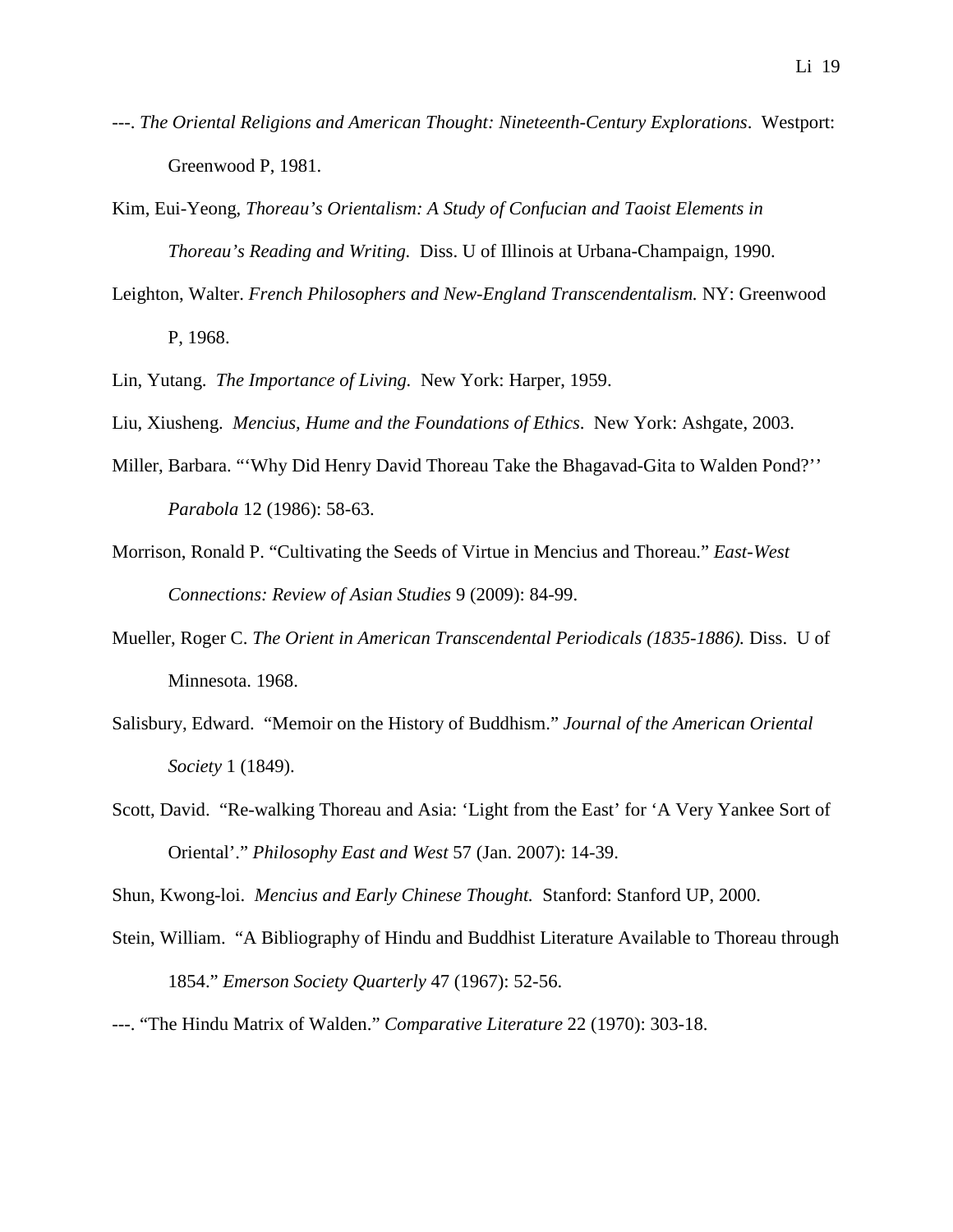Stevenson, Robert Louis. "Henry David Thoreau: His Character and Opinions." *Cornhill Magazine* June 1880. *The Thoreau Reader*. 14 Mar. 2007. 1 Apr. 2007 [<http://thoreau.eserver.org/stevens1.html>](http://thoreau.eserver.org/stevens1.html).

- Tan, Hongbo. "Confucius at Walden Pond: Thoreau's Unpublished Confucian Translation." *Studies in the American Renaissance*. Ed. Joel Myerson. Charlottesville: U of Virginia P, 1993. 275-303.
- Thoreau, Henry D. *Journal*. 8 vols. Princeton: Princeton UP, 1981–2002. (Covering the period 1837–1854).
- ---. *Walden, or Life in the Woods. The Norton Anthology of American Literature 1820-1865*. 6th ed. Ed. Nina Baym. New York: W. W. Norton & Company, 2003. 1807-1982.
- ---. "Walking." *American Transcendentalism Web*. June 2002. 24 Mar. 2007 <http://thoreau.eserver.org/walking.html>.
- ---. "A Week on the Concord and Merrimack Rivers." *Electronic Text Center, University of Virginia Library*. 02 Nov. 2006. 29 Mar. 2007

<http://etext.lib.virginia.edu/etcbin/toccer-

new2?id=ThoWeek.sgm&images=images/modeng&data=/texts/english/modeng/parsed& tag=public&part=all>.

- Tweed, Thomas. "Opening the Tomb of the Buddha: Buddhism and the Early Years of the American Oriental Society." *Newsletter of the American Oriental Society* 21 (May 1996). 1 April 2007 [<http://www.umich.edu/~aos/news21.htm#Newsletter>](http://www.umich.edu/%7Eaos/news21.htm%23Newsletter).
- Van Norden, Bryan, trans. *The Mengzi*. *Readings in Classical Chinese Philosophy*. Ed. Philip J. Ivanhoe and Bryan Van Norden. Indianapolis: Hackett, 2005. 115-61.